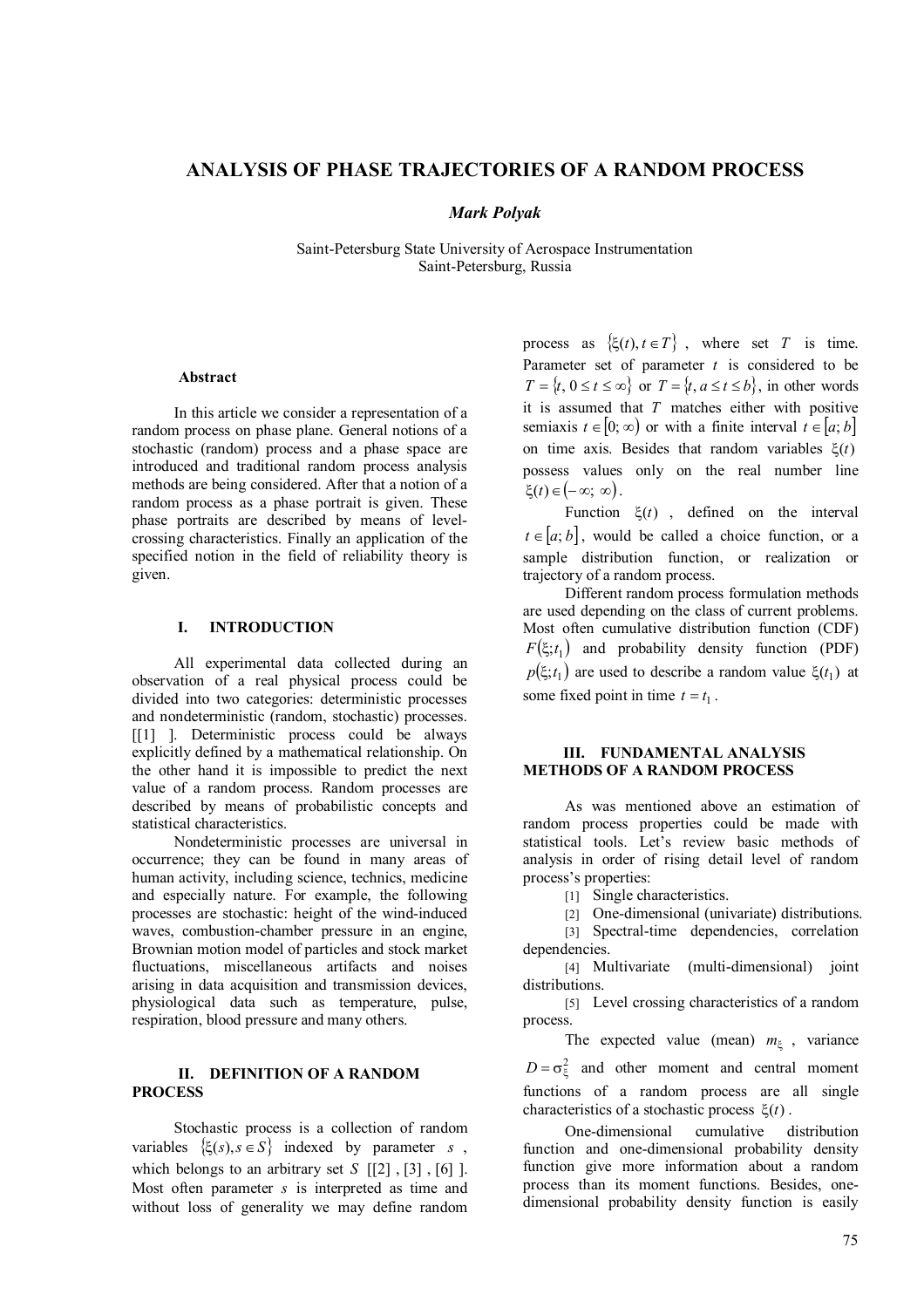estimated by distribution bar chart method or by level-crossing PDF estimation method [[4] ].

Correlation function describes linear dependency between two random values, and finding this dependency is an important task in many applications. It is often role-defining when considering stationary random processes [[3] ]. Wiener–Khinchin theorem uniquely relates autocorrelation function of a wide-sense-stationary random process with its power spectral density over a Fourier transform. Hence this theorem allows accomplishing a transition from time characteristics of a random process to its frequency-response characteristics and backwards.

Assembly of all finite dimensional distributions gives a fully complete characteristic of a random process [[2] , [3] , [5] ]. Unfortunately multivariate distribution is easy to find only when  $\xi_1, \xi_2, \ldots, \xi_n$  are independent random variables, in this case probability density function  $p_n(\xi_1,...,\xi_n)$  $= p_{\xi_1}(\xi_1) \cdot p_{\xi_2}(\xi_2) \cdot ... \cdot p_{\xi_n}(\xi_n)$ , i.e. the task reduces to univariate distributions analysis. In the general case it is very difficult to find a multivariate probability density function  $p_n$  or a corresponding cumulative distribution function *F<sup>n</sup>* .

Although finite dimensional distributions give a most complete characteristic of a random process, there is another method for detailed description of actual sample distribution function behavior. This method is concerned with investigation of level crossing characteristics of a process. Stated method will be examined more closely later on in this article.

### **IV. PHASE TRAJECTORIES AS A METHOD OF DESCRIBING OF COMPLEX DYNAMICAL SYSTEMS**

In mathematics and physics a concept of phase space is used to describe multiple states of a system. In phase space a single point describes a state of arbitrarily complex system such as nuclear reactor, space vehicle or a human body, and a movement of this point describes evolution of the system. If we accept that system behavior is characterized by system's state  $\xi(t)$  and its rate of change is  $\xi'(t) = d\xi(t)/dt$  then the plane  $(\xi(t), \xi'(t))$  will be a phase plane (subcase of phase space).

Each point in a phase plane reflects to a single state of the system and is called a phase point, image point or a representative point. The change of the system's state is displayed on the phase plane as a movement of this point. Trace of a moving phase point is called a phase trajectory. Complete collection of different phase trajectories forms a phase portrait. Phase portrait gives a graphical representation of all possible movements in a dynamical system with different initial conditions.

Combined with analytical methods the phase plane method allows obtaining quantitative estimations of solutions of differential equations which describe the dynamical system. For example, the method makes it possible to estimate transition time of the image point from one state to another (i.e. response time), determine oscillation period and amplitude of periodic signal (see 1), etc.

## **V. DISPLAYING RANDOM PROCESSES ON A PHASE PLANE**

The task of studying behavior peculiarities of the phase trajectory  $L(\xi, \xi', t)$  of random process  $\xi(t)$  on phase plane  $(\xi, \xi')$  often arises when dynamics of complex stochastic systems are being examined. In this case the random process is presented in a form of phase trajectory on a phase plane. It should be noted that this description of a random process carries information about both the random process  $\xi(t)$  and it's dynamics in the form of derivative  $\xi'(t)$ . A phase trajectory of random process  $\xi(t)$  from 2 is shown on 3.

Although all phase portraits of each sample distribution function of a random process are unique, phase portraits of random processes with the same distribution function are visually similar. Level crossing theory allows for the best way to describe these similarities.



Fig. 1. Simple harmonic motion  $\xi(t)$  with random slowly varying phase (left) and its phase portrait (right).  $A$  — amplitude of oscillation. Oscillation period  $T$  equals to perimeter of a circle on the phase portrait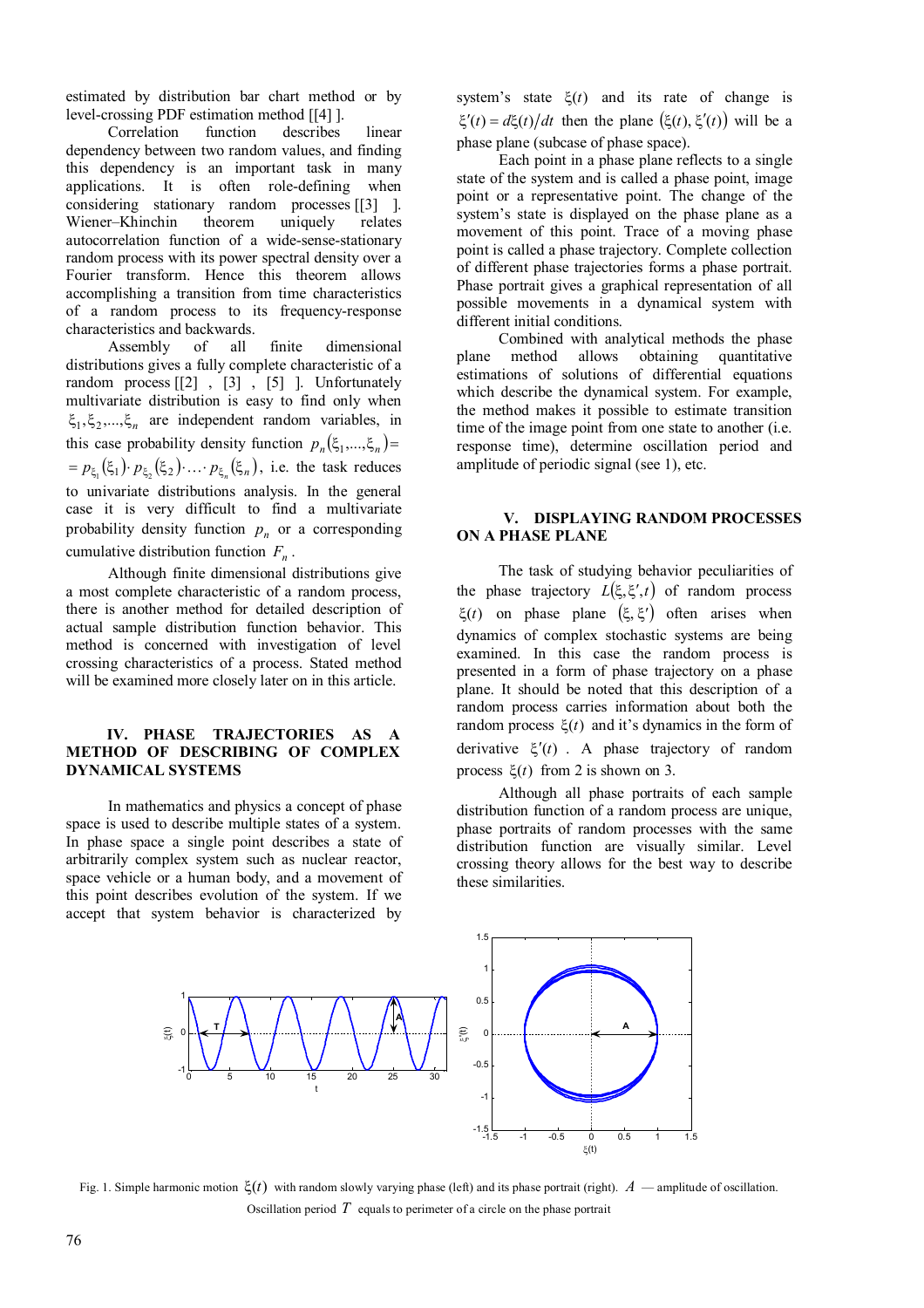

Fig. 2. Sample distribution function of a normally distributed process  $\xi(t)$  (top) and it's derivative  $\xi'(t)$  (bottom)



Fig. 3. Phase portrait (phase trajectory)  $L(\xi, \xi', t)$  of Gaussian random process  $\xi(t)$ 

### **VI. EXCURSIONS OF PHASE TRAJECTORY OF A GAUSSIAN PROCESS OUTSIDE A PREDEFINED AREA**

Gaussian processes are one of the most frequently encountered classes of random processes. Normal (Gaussian) distribution is used to describe many processes in physics, technics, medicine, biology and other fields. One of the high spots of Gaussian process is that its derivative is also a Gaussian random process. An example of sample distribution function of normally-distributed random process  $\xi(t)$  and its derivative  $\xi'(t)$  is shown on 2.

Assume that  $L(\xi, \xi', t)$  is a phase trajectory of stationary continuous twice differentiable random process  $\xi(t)$ . This trajectory represents a twodimensional process  $\xi_1(t) = \{\xi(t),\xi'(t),t \in T\}$ . Let's estimate the number of excursions of this twodimensional process outside a predefined area  $\Omega$ (see 4). Excursions of process  $\xi_1(t)$  outside boundaries *AB* and *CD* happen when random

process  $\xi(t)$  crosses levels  $\pm H_1$  on condition that the value of derivative  $\xi'(t)$  of random process resides in an interval  $\left[-H_2, H_2\right]$ . Using this line of reasoning it can be obtained that excursions of process  $\xi_1(t)$  outside borders *BC* and *AD* are due to derivative  $\xi'(t)$  of random process  $\xi(t)$  crossing levels  $\pm H_2$  on condition that  $\xi(t) \in [-H_1, H_1]$ . A general formula for an average number  $N_{\xi_1}(\Omega, T)$  of excursions of phase trajectory  $L(\xi, \xi', t)$  outside a predefined area  $\Omega$  during time interval  $[t_0, t_0 + T]$  is written as follows:

$$
N_{\xi_1}(\Omega, T) = \left[ N_{\xi}^+(H_1, T) + N_{\xi}^-(-H_1, T) \right] P\{\xi'(t) \in [-H_2, H_2] \} + \, (1)
$$
  
+ 
$$
\left[ N_{\xi'}^+(H_2, T) + N_{\xi}^-(-H_2, T) \right] P\{\xi(t) \in [-H_1, H_1] \}
$$

where  $N^{\pm}(\pm H_i, T)$  is an average number of excursions of one-dimensional processes  $\xi(t)$  or  $\xi'(t)$  during time interval  $[t_0, t_0 + T]$  beyond levels  $\pm H_1$  or  $\pm H_2$  correspondingly.

The following formulas are true for a Gaussian random process [[3] ]: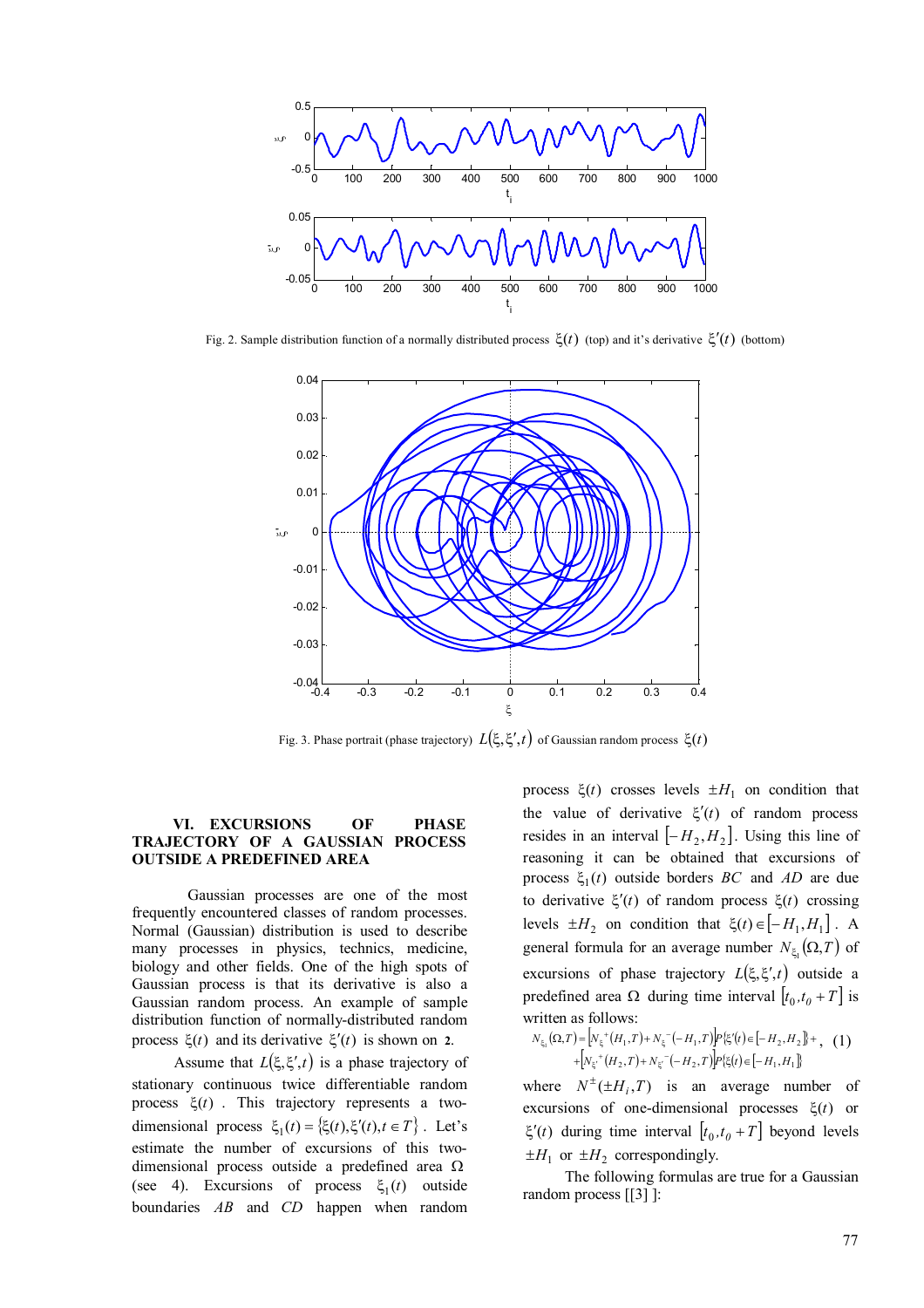$$
P\{\xi(t) \in [-H, H]\} = \Phi\left(\frac{H}{\sigma}\right) - \Phi\left(\frac{-H}{\sigma}\right) = 2\Phi\left(\frac{H}{\sigma}\right) - 1, (2)
$$
  

$$
N^+(H, T) = N^-(-H, T) = \frac{T}{\sigma} \sqrt{-r''(0)} \exp\left(-\frac{H^2}{\sigma^2}\right), (3)
$$

where 
$$
-r_0'' = -r_{\xi}''(0) = -\frac{d^2}{d\tau^2} r_{\xi}(\tau) \Big|_{\tau=0} = \frac{\sigma_{\xi'}^2}{\sigma_{\xi}^2}
$$
; and

 $\sigma_{\xi}$  σ $\frac{Z}{Z}$  $r_{\xi}(\tau)$  is an autocorrelation function of process  $\xi(t)$ normalized by variance. It is connected to standard autocorrelation function  $R_{\xi}(\tau)$  (normalized be mean

only) by formula  $R_{\xi}(\tau) = \sigma_{\xi}^2 r_{\xi}(\tau)$ .

Taking into account that derivative of a Gaussian random process is also a Gaussian random process we can easily deduce from formulas (1–3) the following dependency for an average number of excursions of process  $\xi_1(t)$  outside area  $\Omega$  on a unit time interval:

$$
N_{1\xi_1}(\Omega) = \frac{1}{T} N_{\xi_1}(\Omega, T) =
$$
  
= 
$$
\frac{1}{\pi} \left[ \sqrt{-r_{\xi}''(0)} \exp\left(-\frac{H_1^2}{2\sigma_{\xi}^2}\right) \right] \left\{ 2\Phi\left(\frac{H_2}{\sigma_{\xi'}}\right) - 1 \right\} +
$$
  
+ 
$$
\frac{1}{\pi} \left[ \sqrt{-r_{\xi}''(0)} \exp\left(-\frac{H_2^2}{2\sigma_{\xi'}}\right) \right] \left\{ 2\Phi\left(\frac{H_1}{\sigma_{\xi}}\right) - 1 \right\}.
$$
 (4)

As is shown in [[3] ], average value  $T_{\xi_1}(\Omega)$  of

relative duration of process  $\xi_1(t)$  staying in a predefined area  $\Omega$  would be expressed by formula:

$$
T_{\xi_1}(\Omega) = \left[2\Phi\left(\frac{H_1}{\sigma_{\xi}}\right) - 1\right] \left[2\Phi\left(\frac{H_2}{\sigma_{\xi'}}\right) - 1\right].
$$
 (5)

An average duration of an excursion of twodimensional process  $\xi_1(t)$  outside area  $\Omega$  can be obtained from the following formula:

$$
\overline{\tau}_{\xi_1}(\Omega) = (1 - T_{\xi_1}(\Omega)) / N_{1\xi_1}(\Omega).
$$
 (6)

Following formulas can be handy for calculations of excursion characteristics of a random process  $\xi(t)$  when processing experimental data:

$$
-r''_{\xi}(0) = \frac{{\sigma_{\xi'}}^2}{\sigma_{\xi}^2}, r''_{\xi'}(0) = r_{\xi}^{(4)}(0) = r_0^{(4)} = \frac{{\sigma_{\xi'}}^2}{\sigma_{\xi'}}^2.
$$

## **VII. EXCURSIONS OF PHASE TRAJECTORY OF A RAYLEIGH PROCESS OUTSIDE A PREDEFINED AREA**

Fig. fig. **5** shows an example of sample distribution function of a Rayleigh distributed random process  $\xi(t)$  and its derivative  $\xi'(t)$ . It is worthy of note that one-dimensional PDF of derivative  $\xi'(t)$  of Rayleigh distributed process  $\xi(t)$ has normal distribution, but in general case for multidimensional PDFs of process  $\xi'(t)$  this is not true.

Phase portrait of a Rayleigh process  $\xi(t)$  is shown on 6. The fact that density of lines forming the phase trajectory  $L(\xi, \xi', t)$  of process  $\xi(t)$  becomes smaller as the distance to the origin grows, corresponds to excessively long right end of the Rayleigh probability density function plot.

Let's represent phase trajectory  $L(\xi, \xi', t)$  of a stationary continuous twice differentiable Rayleigh distributed random process  $\xi(t)$  as a twodimensional process  $\xi_2(t) = \{\xi(t),\xi'(t),t \in T\}$  and let's find the number of excursions of this process outside a predefined area  $\Omega$  (7).



Fig. 4. Trajectory of a two-dimensional vector random process  $\xi_1(t) = {\xi(t), \xi'(t)}$  on a phase plane  $(\xi, \xi')$ .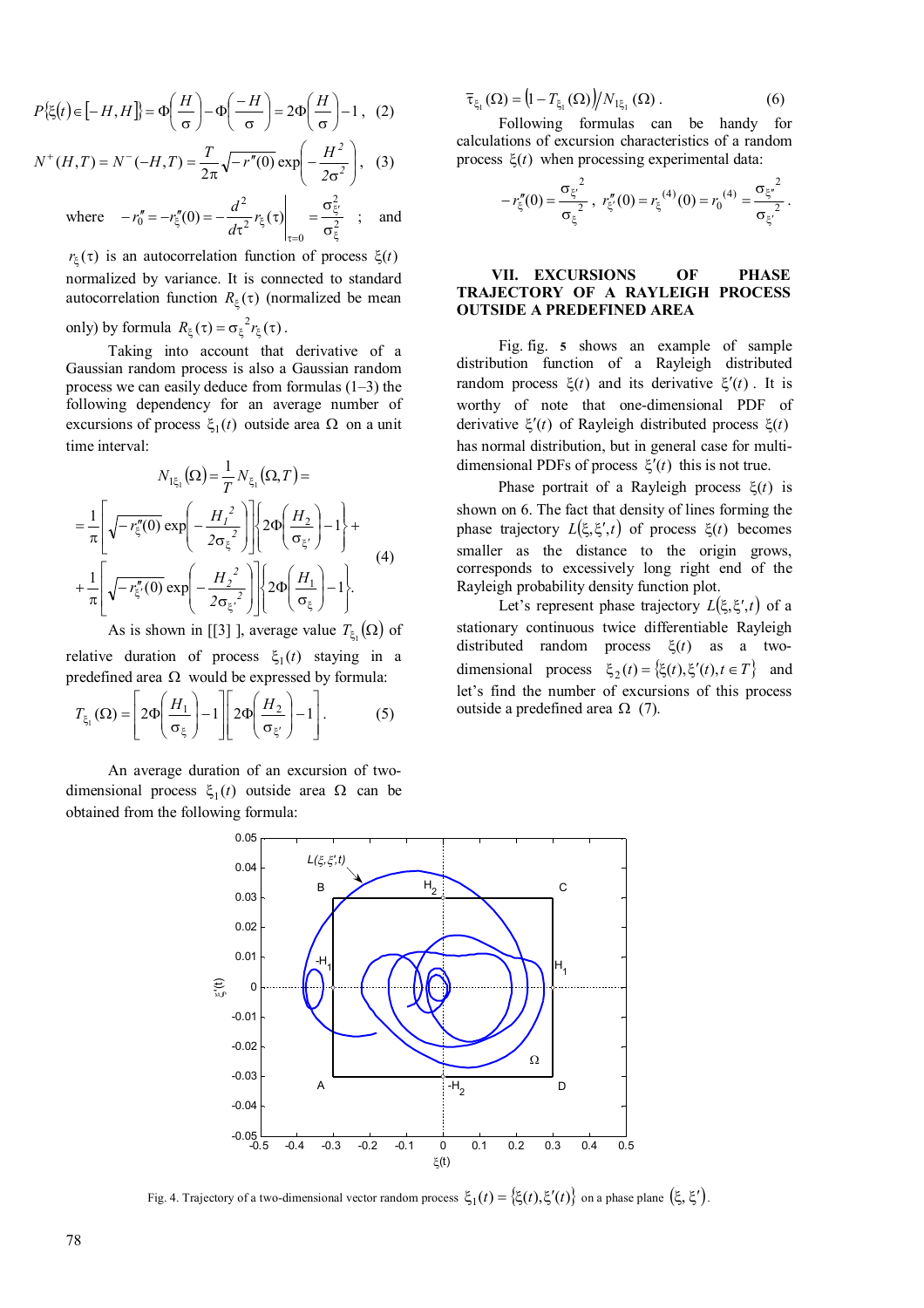

Fig. 5. Sample distribution function of a random process with Rayleigh distribution (top) and its derivative (bottom)



Fig. 6. Phase portrait (phase trajectory)  $L(\xi, \xi', t)$  of a Rayleigh distributed random process



Fig. 7. Excursions of Rayleigh process outside predefined area  $\Omega$ .

For a Rayleigh random process the following two formulas take place:

$$
P\{\xi(t) \in [0, H]\} = 1 - \exp(-H^2/2\sigma^2),\tag{7}
$$

$$
N^+(H, T) = T\left(\frac{-\rho''(0)}{2\pi}\right)^{\frac{1}{2}} \left(2 - \frac{\pi}{2}\right)^{\frac{1}{2}} \frac{H}{\sigma} \exp\left(-\frac{H^2}{2\sigma^2}\right),\tag{8}
$$

where  $\rho(\tau)$  is a normalized by variance autocorrelation function of process  $\xi(t)$ , it is connected to standard autocorrelation function  $R_{\varepsilon}(\tau)$ by formula  $R_{\xi}(\tau) = \sigma_{\xi}^2 \rho(\tau)$ .

Using the line of reasoning stated in the previous part of this article, based on formulas (1– 3, 7 and 8) for a Rayleigh process we will receive: